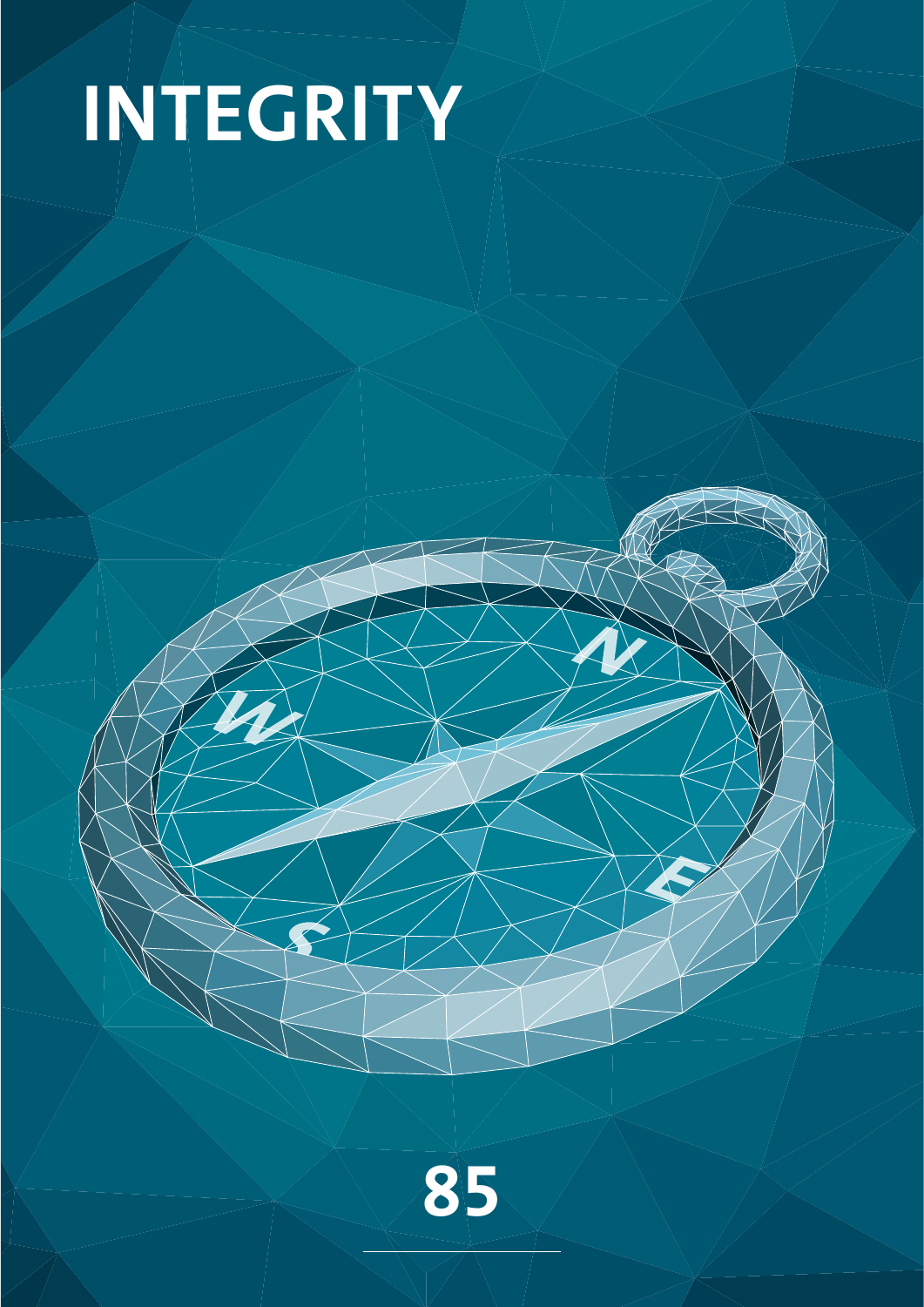# **INTEGRITY**

# **INTEGRITY AS THE FOUNDATION OF SUCCESS**

Acting with integrity and in compliance with the rules are of key importance for the success and resilience of our Group. This is why we have made integrity and compliance a key element of our NEW AUTO Group strategy and chosen them as one of six focus topics of our sustainability program. Our objective is to act as a role model in this area and thus deepen the trust of existing and future employees, customers, shareholders and partners. We have set out the ethical basis of our actions in our Code of Conduct and in the Group Essentials.

The aim is to gear our rules, processes and corporate culture to enabling every employee to act with integrity and in compliance with the rules at all times. At the same time, we want to ensure that integrity and compliance permanently have the same strategic and operational priority as, for example, sales revenue, profit, product quality or employer attractiveness.

### **Our Understanding of Integrity**

For us, integrity means doing the right thing in a professional context on the basis of our own convictions. This includes steadfastness in adhering to these principles – regardless of economic or social pressures. Integrity is an attitude. It provides an inner compass for correct action. This becomes crucial in gray areas where there are no explicit (compliance) rules or conflicting goals exist.

In addition to personal integrity, organizational integrity matters to us too. It is based on anchoring integrity in the Group's processes and decisions and offers people a fixed framework for interaction. In a third dimension, we understand integrity as an intangible corporate asset: it strengthens our stakeholders' trust and makes us more attractive for investors, customers and employees.

### **HOLISTIC APPROACH TO INTEGRITY AND COMPLIANCE**

Integrity and compliance (I&C) should form the core of our business activities, including in our transformation from a vehicle manufacturer to a provider of sustainable mobility. We set binding standards for this in all areas.

For example, every proposed resolution submitted to the Group Board of Management must demonstrate that it is in line with integrity and compliance requirements and state which relevant risks the targeted resolution includes and how the risks can be reduced. This I&C statement is also binding for decisions of the boards of management of the individual Group brands and companies and for bodies to which the board of management in question has delegated decision-making powers. The I&C statement is thus anchored in the proposed resolutions of the Group's and the brands' top bodies.

As the highest Group body, the Integrity and Compliance Group Board of Management Committee (K-VAC) deals with the design

and guiding principles of the integrity and compliance management system. It is overseen by the Group Board of Management Integrity and Legal Affairs function. The committee includes the members of the Group Board of Management responsible for human resources, finance and IT and other members of the boards of management and top management of the brands. K-VAC analyzes the design of the respective compliance management systems for each risk area and harmonizes the intervening processes. It reviews reports from the brands and regions on integrity, compliance and the T4I initiatives, strategically develops the program and monitors the implementation of the recommendations made in the Monitorship.

In particular, the structures and processes changed in the context of the Monitorship have proven to be an important foundation for our Group. At the same time, they are a task for the future. The boards of management of Volkswagen AG, AUDI AG, Volkswagen Group of America, Inc. and Volkswagen Group of America Chattanooga Operations LLC in particular have committed to continuing on the course adopted and to further promote compliance and integrity in the Group on a permanent basis. An independent auditor is also monitoring the change in our Group. He was appointed on the basis of an administrative agreement with the U.S. Environmental Protection Agency (EPA). The EPA auditorship will run until August 2022.

# **Together4Integrity: Umbrella for Integrity and Compliance**

We are implementing the Together4Integrity (T4I) program to anchor integrity and compliance measures across the Group. It combines the vast majority of the Group's integrity and compliance activities under a single umbrella, applying uniform, robust process and implementation standards. The program not only establishes a worldwide integrity and compliance management system for all Group and brand companies but also advances one of the most extensive change and cultural programs in the history of the Volkswagen Group. The T4I program also refers to the package of measures of the internal compliance risk assessment (ICRA) for implementing the compliance management system across the Group.

### **T4I Bundles the Activities in Eleven Key Initiatives**

T4I will be rolled out in the Volkswagen Group by 2022 and implemented by 2025. The Integrity and Legal Affairs function of the Board of Management has responsibility for it. Under the T4I umbrella, uniform Group standards are defined for a total of 16 departments, including not only integrity management and compliance but also risk management, human resources, procurement and production. T4I is rolling out these standards in the form of more than 100 packages of measures and monitoring their implementation as part of effectiveness assurance.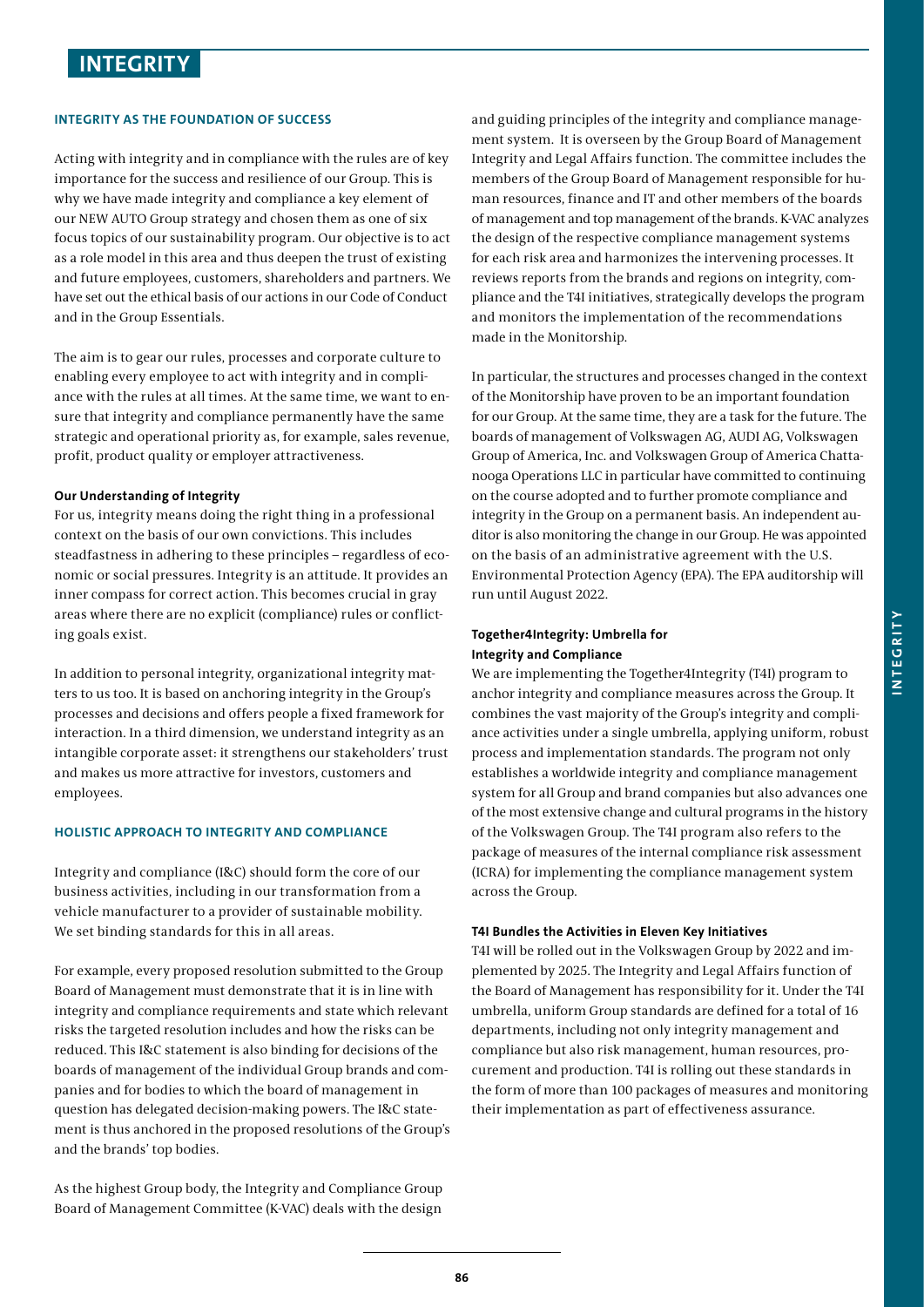The packages of measures are grouped in 11 key initiatives:

- 1) HR compliance policies and procedures: The core topic is the integration of integrity and compliance into standard HR processes such as recruitment, training, promotion and remuneration (granting bonuses). Integrity and compliance are also a compulsory topic in annual employee appraisals and form part of training measures for employees across various hierarchy levels. Volkswagen AG and other defined companies additionally keep anonymized statistics on misconduct and the resulting sanctions. These are regularly communicated to employees.
- 2) Code of Conduct: The Volkswagen Group's Code of Conduct (CoC) serves as the key element for reinforcing awareness of responsible conduct and decision-making within the workforce, giving employees support and guidance, and finding the right contact persons in cases of doubt. This creates the basis for compliance with the rules within the Company. The CoC is a component of the Group's employment contracts and is mandatory for all the Group's employees. It is also addressed in annual employee appraisals based on the criterion of "living integrity". In the reporting year, as scheduled, the Volkswagen Group reviewed its Code of Conduct for fundamental, previously unaddressed compliance risks and for whether it was up to date. No fundamental risks were identified.
- 3) Integrity program: The integrity program aims to anchor integrity as a strategic lever and a control variable for decisionmaking processes in all the brands and companies and contribute to strengthening the culture of integrity. The most important instruments in this program include dialog-oriented communication measures and event formats. The aim is to communicate the key importance of integrity to employees, to make integrity visible and tangible in day-to-day work and to support employees in acting with integrity in their day-to-day work. Employees from various parts of the company who want to advance the topic due to their own personal motivation – so-called integrity ambassadors – carry the topic into the structures of the company and aim to promote lively discussion in this way.

One focus of the program is training for the ability to make decisions with integrity. Specific training modules for all levels of management (including foremen) have been developed for this. Since the end of the reporting year, these have been integrated into all Volkswagen AG's obligatory management training programs. The brands and companies that do not use these programs are required to include corresponding modules in their own development programs for managers.

An additional initiative in the reporting year aimed to further empower employees and managers to demonstrate integrity by exercising their decision-making leeway, thinking entrepreneurially and acting in a solution-oriented manner and thereby advance the transformation of the Group from a cultural perspective as well.

- 4) Risk management and internal control processes: Our business activities entail risks. Binding structures and processes are intended to create transparency and help manage risk. These include the quarterly risk process, which is focused on acute risks, the standard internal control system (ICS), which is intended to protect key processes, business continuity management, which identifies business-critical processes and protects them with contingency plans, and root cause analysis.
- 5) Internal compliance risk assessment (ICRA) and compliance organization: The ICRA determines the compliance risks in the Group. Based on their risk profile, measures are defined for each company and their implementation is tracked. The compliance risks particularly address corruption, money laundering, embezzlement and business and human rights risks. The ICRA also defines implementation standards for the Code of Conduct, whistleblower system and compliance training. The Group Chief Compliance Officer reports to the K-VAC on a regular basis, but at least annually, on the implementation status of the measures. In the reporting year, the risk assessment was revised, the topic of business and human rights was integrated and the risk exposure of 782 companies was reassessed. The catalog of measures was also revised and updated.
- 6) Whistleblower system: The whistleblower system is the central point of contact for reporting cases of rule-breaking by Group employees, such as white collar crimes, acts of corruption, tax offenses, environmental offenses, human rights violations, infringements of antitrust and competition legislation, money laundering and terrorism financing, breaches of product safety and licensing regulations, and serious breaches of privacy.
- 7) M&A and NCS compliance: Where mergers & acquisitions transactions (M&A) requiring the involvement of the Compliance team are planned, the relevant companies and transactions are audited in respect of white collar crime risks, like corruption, embezzlement or fraud, for instance as part of a due diligence audit. Based on this, the business units are given recommendations for measures to reduce the risks identified. This also applies to joint ventures and industrialization projects, such as the construction of new foreign production sites with external partners, and is now binding for cooperation projects with external partners. Furthermore, Group Compliance deals with compliance management at noncontrolled shareholdings (NCSs), i.e. companies that are not controlled by a Volkswagen Group company as a majority shareholder. This also applies to Chinese joint ventures. Strategic, economic and ethical decision-making parameters are essential for the sustainability of investment decisions in M&A transactions and when supporting NCS.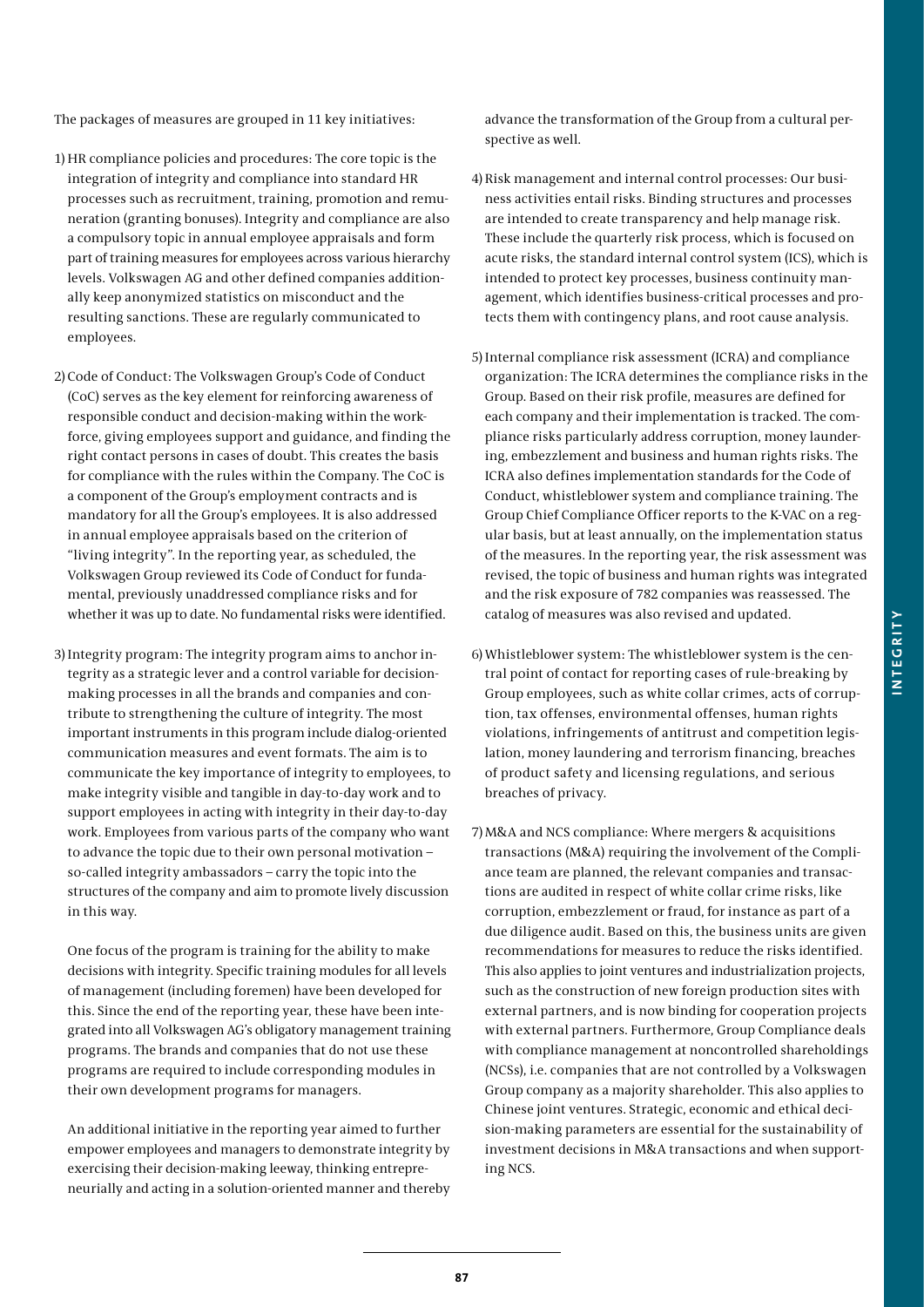- 8) Business partner due diligence: In the business partner due diligence (BPDD) process, the integrity, and especially the corruption risks, of business partners and suppliers are reviewed. The process comprises an audit, and further, the constant monitoring of the business partners in respect of compliance with laws and ethical standards.
- 9) Product compliance: The product compliance management system (PCMS) supports our products in meeting the statutory and regulatory requirements of the exporting and importing countries, internal and external standards, contractually agreed customer requirements and externally communicated commitments over their entire service life. The PCMS defines roles and responsibilities for design, implementation and monitoring. We train employees and managers on product compliance and have central points of contact to which our employees can address their questions.
- 10) Environmental compliance: The Group's environmental policy and the environmental compliance management system (ECMS) stipulate that environmentally relevant aspects and requirements must be taken into account in all strategy, planning and decision-making processes of the brands and Group companies. This includes a KPI system that measures progress on the achievement of environmental targets. In addition to actual environmental risks, we take potential environmental risks into account as well. We also extrapolate opportunities that arise for our business model from changes in environmental conditions and regulations. In addition, we prepare for dangerous situations in order to protect employees, customers, society and the environment. Our employees receive training on climate and environmental requirements to improve awareness of these topics.
- 11) Anti-corruption program: The Volkswagen Group has a zerotolerance policy on active or passive corruption. This is anchored in both the Code of Conduct for Employees and in the Code of Conduct for Business Partners. Further Group policies set out how to deal with conflicts of interest, gifts, invitations, donations and sponsorship. In addition, there are operating guidelines addressing approval procedures and record-keeping. Reported breaches of the code are pursued and processed by our investigation offices, and sanctions are imposed on the employees concerned.

# **The T4I Program's Implementation Status**

For each key initiative, including associated measures, there is a responsible department at Group level. This department determines the design of the measures from the perspective of content and advises the brands and companies during implementation. A consistent, structured plan supports uniform implementation. By 2025, T4I will be implemented in around 850 Group companies.

The T4I toolbox forms the basis for the implementation of the key initiatives that have not already been implemented through their own organization structures and management systems –

for example, the compliance management system. The toolbox contains all the specific deliverables that each Group or brand company needs to achieve within agreed timing and milestone planning.

In the 2021 reporting year, T4I was rolled out in another 95 companies. A total of 707 companies had thus started implementation by the end of the reporting year. These companies together employ more than 90% of all employees in companies majority-owned by the Volkswagen Group.

The managing directors of the relevant company are responsible for successful implementation in the companies. Local adaptation and implementation status of individual measures may differ from entity to entity. The implementation time will also vary. In order to safeguard implementation quality in the individual companies, independent effectiveness assurance testing has been established since the end of 2020. As part of the effectiveness assurance testing, content and processes of the 11 key initiatives regarding design and operational effectiveness derived from the U.S. Monitorship will be reviewed for their sustainability anchoring; implementation of the minimum requirements by the T4I program will also be reviewed on the basis of a risk-based testing approach.

# **CULTURE CHANGE: INSPIRE AND MOTIVATE**

T4I not only aims to strengthen uniform corporate governance on integrity and compliance across the Group, the program also wants to further develop the culture of integrity. T4I is intended to inspire and motivate employees and strengthen their own incentive to act with integrity in all situations. Communication plays a key role here. This is how our senior executives regularly spell out in their "Tones from the top" format how important integrity and compliance are for both the company and every single employee.

Volkswagen's corporate culture is founded on the seven Group Essentials. They define how we want to work together and thus supplement the Code of Conduct. The Group Essentials also form the frame of reference for the role model program, in which managers are to be equipped to set an example of an open discussion culture and contribute to allowing questions, risks or conflicting targets to be discussed without fear of sanctions.

As part of T4I, we want to inspire and motivate employees, particularly through launch events and perception workshops. These events form part of every local T4I implementation strategy. They involve representatively selected employees and managers across hierarchies as players in the change process. This should increase awareness of each individual's valuable contribution. There is also an opportunity to ask questions, name problems and discuss solutions. The events focus on the everyday practice of integrity and compliance, in relation to employee perception.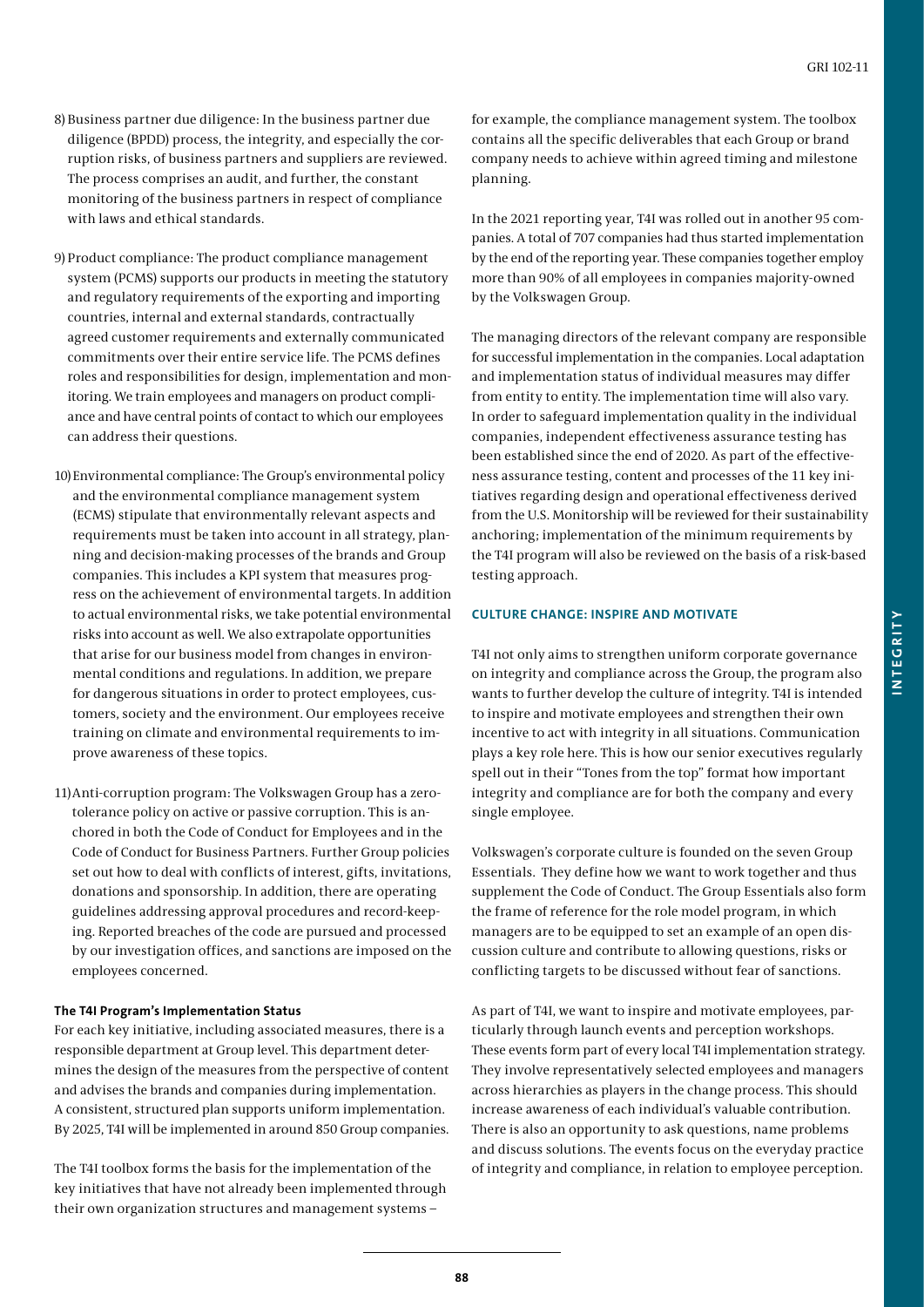Since the start of the T4I program in 2018, 573 events have been initiated at 634 companies, of which 115 were recurring perception workshops. More than 33,500 managers and employees have already taken part. By repeating the events, it is possible to measure the progress of the company in question. Discussions can thus be deepened and awareness of the importance of the change process can be strengthened. This has enabled us to make further progress: more than 80% of those surveyed saw the anchoring of I&C as part of the T4I program in the companies as progressing successfully. This represents a further increase compared with the previous year (78%) and a significant increase compared with the first measurement point in 2019 (71%).

# **Further Increasing the Measurability of Integrity**

Methods of monitoring impact and measuring progress are an integral part of the Volkswagen Group's integrity and compliance management system. For example, the central planning and reporting system of the T4I program provides continuous transparency on the implementation status of the key initiatives. This serves both internal Board of Management reporting and effective project management.

In addition to the recurring perception workshops, the annual employee survey – the Opinion Survey – in particular provides information about the progress of our culture of integrity. The Group-wide survey includes a question on whether it is possible for each individual to act with integrity. If employees have any doubts about this, the relevant manager needs to identify and clear possible obstacles together with their team. The question was first asked in the Opinion Survey in 2017 and since then, including in the reporting period, has been one of the three questions with the highest level of agreement in the Volkswagen Group – and the level of agreement has been improving.

In addition, an integrity and compliance survey was run for the first time in the reporting year, and more than 47,000 employees anonymously and voluntarily took part in it. Based on the overall approval rate of 86%, the result shows there is great personal willingness to take responsibility among employees. They know how important integrity and compliance are, know the negative consequences of misconduct and are willing to report such conduct. In addition, the majority emphasize that there is room for open discussion and constructive criticism. However, the survey also shows the differences between the departments, brands and companies. The action areas identified are now being dealt with. The survey will be repeated in 2023.

The brands that manufacture passenger cars use the "compliance, culture of dealing openly with mistakes and acting with integrity" strategic indicator as an additional metric. This is also based on the Opinion Survey and asks about compliance with regulations and processes, dealing with risks and errors, and whether it is possible to act with integrity. The key performance indicator has continuously improved through to 2021 from an already good starting point: since compilation of this indicator began, employee agreement has always been in the highest

category of the underlying five-point scale. Compared to the baseline value, the index rose by 4.1 points, as against a rise in the previous year of 0.2 points. We also use the integrity index. It measures the Group's integrity and functions as a structural early warning system. The index was started in 2019 as a pilot project for the Volkswagen Passenger Cars and Audi brands. Independent business ethicists collect more than 100 measuring points in the categories of compliance & infrastructure, working atmosphere & integrity culture, products & customers, society, and partners & markets. The assessments conducted in the reporting year show an index improvement both at Volkswagen Passenger Cars Germany and at Audi Germany. Gains at both brands in the categories of compliance & infrastructure, working atmosphere & integrity culture, products & customers and society contributed to this.

# **COMPLIANCE: CLEAR RULES IN THE VOLKSWAGEN GROUP**

Sustainable economic success can only be achieved if each individual complies with laws, internal regulations and voluntary commitments. Compliant behavior should be a matter of course for all Group employees. The compliance organization provides support through programs, guidelines for action, processes and practical advice in the Group-wide compliance management system. All compliance measures to be implemented in the companies are set by Group Compliance on the basis of internal risk assessment and defined through a standardized catalog of measures (see ICRA, KI5, p. 86).

In light of the transformation the Group is currently undergoing and international legislative initiatives – including on whistleblower systems and supply chains – the Compliance department constantly updates and monitors its own objectives and implementation in the companies. Group Compliance worked on additional focus points and future-oriented action areas in the reporting year with an action package of 13 initiatives. These included projects for cross-Group cooperation in the markets, further development of IT-based compliance tools and exchange formats with internal and external compliance experts.

# **Compliance Organization established across the Group**

The Group Chief Compliance Officer heads the global compliance organization. They report directly to the member of the Board of Management for Integrity and Legal Affairs and to the Audit Committee of the Supervisory Board of Volkswagen AG. The compliance organization is structured by division, which is intended to strengthen communication and enable harmonized processes across all relevant Group companies.

The divisional compliance officers are generally responsible for several brands and implement compliance measures in their area of responsibility. One exception is Porsche AG; the Divisional Compliance Officer there is only responsible for one brand. One regional compliance officer is responsible for the activities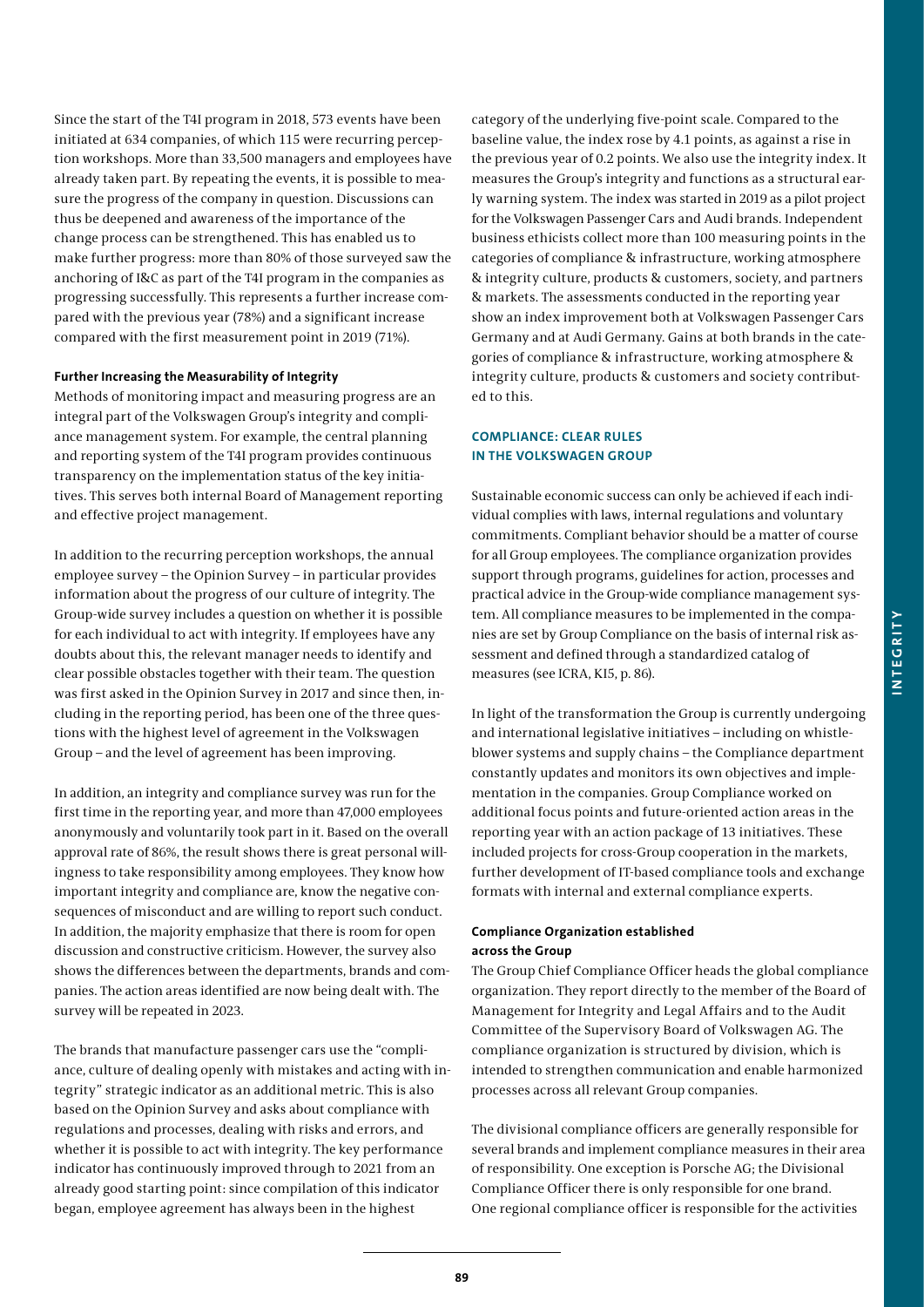Group Compliance helps the respective Group and brand companies to carry out their business activities in compliance with the rules and comply with the relevant laws and internal regulations. Focuses include anti-corruption, preventing embezzlement, preventing money laundering, and business and human rights. In addition, compliance must be bindingly included in M&A transactions. Furthermore, Group Legal is conducting corresponding risk assessments in relevant company units and Group companies on antitrust and anti-competitive risks.

# **Clear Standards for Business Partners**

Group Compliance supports the entities with operational responsibility (first line) in conducting business partner due diligence. The aim is to identify risks for breaches of the law such as corruption and disregard of ethical standards at an early stage, avoid high-risk business partners and define measures to minimize risk and implement these with business partners. If this is not possible, the business relationship will be terminated or not commenced in the first place. The business partner in question may be blacklisted from doing business with the Volkswagen Group and blocked from all its brands and companies. The BPDD process is conducted in cooperation with the commissioning department, for example Procurement or Sales. More than 8,600 BPDD reviews were carried out in 2021. As of December 31, 2021, we had identified around 400 cases that led to terminating or not commencing business relationships.

# **Integration of the Topic of Business and Human Rights**

The Volkswagen Group has integrated the topic of business and human rights into the compliance management system and given this area of responsibility key strategic importance. The compliance management system for business and human rights (CMS BHR) is geared to the UN's requirements and specifications regarding business and human rights due diligence.

# **Continuous Improvement**

Internal and external auditors regularly scrutinize the compliance management system. Particularly in the context of the monitoring and improvement process, external auditors regularly audit the effectiveness of the compliance measures in the Group on the basis of risk. In addition, continuous improvement processes support the development of the compliance management system. This system also has Group-wide hot-topic reporting, which serves to rapidly process compliance incidents.

# **Extensive Compliance and Anti-Corruption Training**

Across the Group, all employees are required to complete regular Code of Conduct training (CoC training) in accordance with uniform standards. The content is updated every two years and made available to the brands and companies. The last update was in the reporting year, including on the topics of business and

human rights, environmental compliance, product conformity and product safety, and occupational safety. Employees who underwent their mandatory Code of Conduct training in the reporting year after the training update either for the first time or as part of the regular repeat cycle have therefore been trained in these topics.

Employees have to complete the training and final test in the form of a web-based training (WBT) and repeat it every two years. Passing is documented in their training history. Interns, student workers and doctoral candidates are excluded from the training for technical and process reasons. Production employees regularly receive mandatory Code of Conduct training from their direct managers. This is repeated every four years. Members of the higher levels of management are annually certified on the CoC. They confirm that they will comply with the requirements and undertake to report any serious regulatory violations. Not only are internal staff made aware of and trained on the CoC, business partners from sales and procurement are also made aware of and trained on it on a risk-based basis. The basis for this is the Code of Conduct for Business Partners, which has been a component of the agreements with suppliers and service providers since 2020. The focus of the training is on combating corruption.

Volkswagen AG systematically records the number of permanent staff (employees and management, including full-time and parttime staff) who have a valid qualification for the mandatory Code of Conduct web-based training. In Volkswagen AG, 48,017 employees in the relevant target group had a valid Code of Conduct qualification as of the end of December 2021. This equates to 98.2% of the permanent workforce (employees and management) in Volkswagen AG who need to be qualified with the webbased training on the Code of Conduct.

In addition, Group Compliance develops and implements target-group-specific training for employees in areas or companies with high risk exposure. Anti-corruption training with an in-depth module on dealing with officeholders and mandate holders is mandatory for white-collar employees. Companies with high risk exposure must implement this training in a mandatory way. Volkswagen AG systematically records the number of permanent staff subject to mandatory qualification who have a valid qualification for the mandatory web-based training on the topic of anti-corruption. In Volkswagen AG, 36,565 employees in the relevant target group had a valid anti-corruption qualification as of December 31, 2021. This equates to 74.8% of the permanent workforce (employees and management) in Volkswagen AG who need to be qualified with the web-based training on the topic of anti-corruption, including full-time and part-time employees. The periodic update of the training and the associated repeat cycle in the reporting year led to a reduction in the rate compared with the previous year. The rate is expected to increase again next year once the repeat qualification cycle has been completed. Group Legal also continuously provides antitrust training on a risk-based basis, and the Group Board of Management is also trained on its content.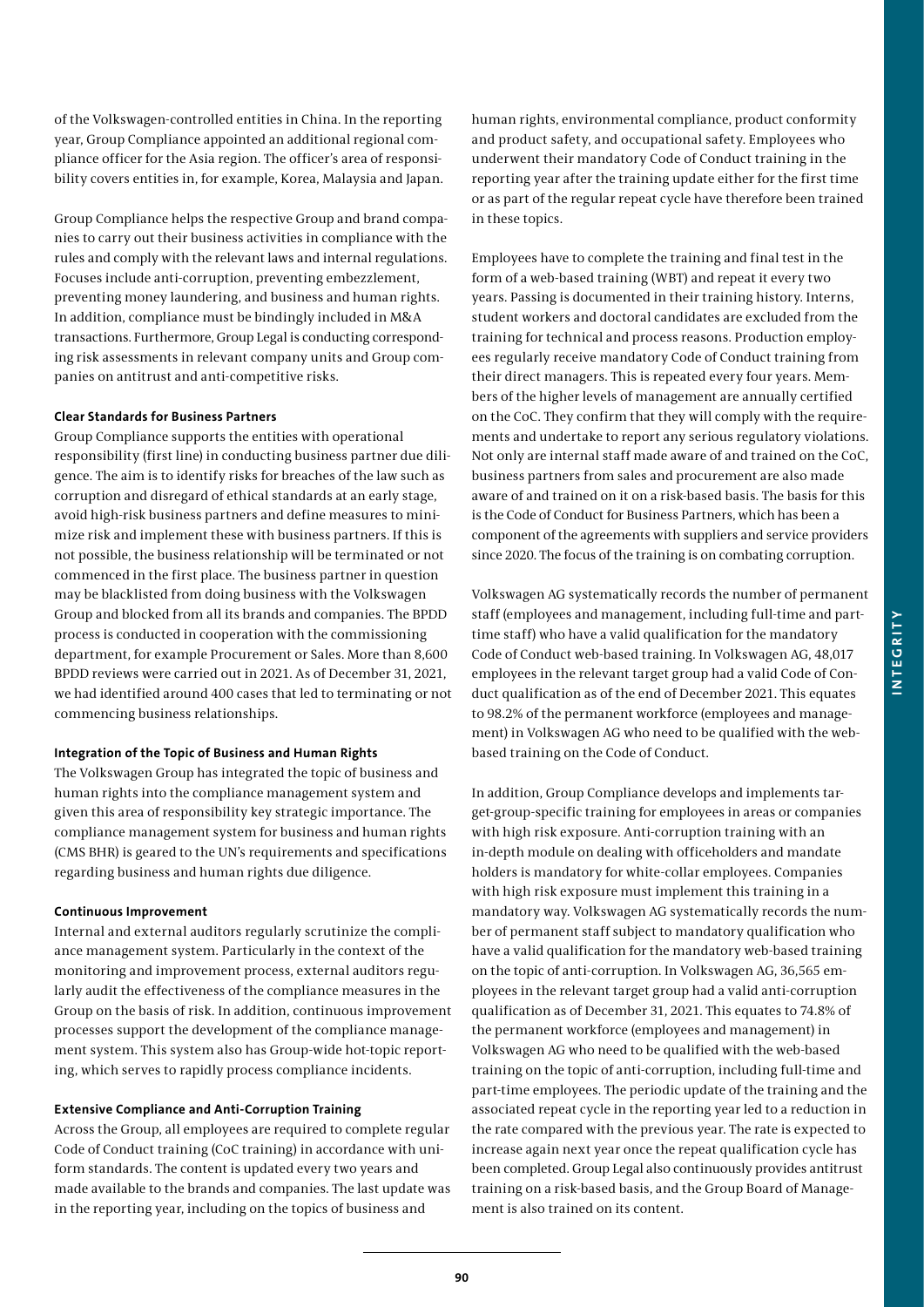Training for employees who are employed to key positions in companies with high risk exposure – for example, as a managing director or a financial officer – was continued in the reporting year. This training is implemented across the Group by the respective companies' compliance and personnel managers.

In addition to the aforementioned training, Volkswagen AG's compliance departments offer target-group-specific training formats and communication formats, including management discussions and training courses for disseminators of information. Moreover, compliance content is an established component of all career development paths, from the trainee induction program through programs for leadership and management development to the senior management program. The measures are supplemented by information and communication activities such as awareness campaigns, film and dialog formats, newsletters and interactive games. Based on risk, the Compliance department regularly addresses employees that are exposed to particular compliance risks due to their role or their area of work, e.g. in Sales or Procurement.

### **Communication and Advice: Options for Employees**

The compliance information point has been established as the central advisory office for compliance matters within the Volkswagen Group. The team gives a direct recommendation on the situation or passes the question on to a competent body. Dialog events in the departments supplement the advice offered. Tasks and example cases from the advisory work are regularly included in compliance communication.

In the reporting year, the information point handled 1,335 inquiries (previous year: 1,482, in each case Volkswagen AG). The contact options have been further expanded. Employees can now directly contact the information point in the Volkswagen 360° app. This mainly benefits employees who do not have their own computer connection in the office.

The content of the continuous compliance communication includes the prevention of corruption, conduct in the event of conflicts of interest and correctly dealing with officeholders and mandate holders. The practical "Anti-corruption" guidelines can be accessed at any time. Employees and managers' awareness of the issue is regularly raised with information documents, documentation, films, example cases and extensive communication.

# **Risk Prevention through the Whistleblower System**

The whistleblower system is intended to avert damage to the Group, the workforce and other stakeholders with binding principles and clearly regulated procedures. Employees, business partners and their employees, customers and other third parties can report information on potential breaches of the rules at any time and in any language – including anonymously if they so choose. The whistleblower system offers six different reporting channels for this, which each enable a report to be made anonymously if desired. These include an online reporting channel, through which information is accepted in all languages. This

online channel allows whistleblowers to set up a protected mailbox in the system through which messages can be exchanged with the Central Investigation Office, Audi Investigation Office or Traton Investigation Office including anonymously, for the purpose of processing the whistleblower information – for example, in the event of further questions. Here, anonymity is additionally ensured through special technical protection. In other words, in addition to a voluntary commitment by the Group, it is not possible, for example, to identify the source of the information due to the IT infrastructure used. The other channels include an international 24-hour telephone hotline, through which information can be reported in a total of 16 languages, and external attorneys, who are available as ombudsmen.

The Volkswagen Group assures all whistleblowers and people who support the whistleblowers or the investigations of protection from any reprisals they could experience due to their reports and their efforts to investigate breaches. This is anchored in a Group policy that applies worldwide and described in the Code of Conduct. The terms stated in the Group policy show that the Volkswagen Group complies with the provisions of international whistleblower protection laws. Breaches of the ban on discrimination are treated as serious breaches of the rules.

Strict confidentiality and secrecy apply throughout the investigation process. An investigation is only initiated after a thorough review and in the event of concrete indications of rule-breaking. The presumption of innocence is applied to those concerned. Their response is heard as soon as possible, and, if necessary, their names are cleared if they have been wrongly accused. Sanctions are applied where misconduct is proven. This can comprise a warning, a reprimand or termination. Following serious breaches of rules to which sanctions are applied, structured root cause analyses are conducted and, if necessary, measures to be taken are determined in order to prevent similar incidents in the future.

The task and functioning of the whistleblower system are addressed in the compliance trainings. In addition, in-depth training has been introduced for those target groups that may come into contact with serious breaches of rules due to their work – e.g. employees of the audit functions or in security, human resources, legal or compliance departments. In addition, the whistleblower system is regularly part of the compliance communication – for example, in articles, sharing best practice, example cases, dialog events or film and audio contributions.

The whistleblower system is coordinated by the Central Investigation Office in Wolfsburg. The employees there are processing whistleblower information concerning Volkswagen AG and its subsidiaries. They also process whistleblower information relevant to the Volkswagen Group.

In the event of the investigation of an operational case, the investigation office is supported by Group Internal Audit, Group Security and Group Legal. The experience and expertise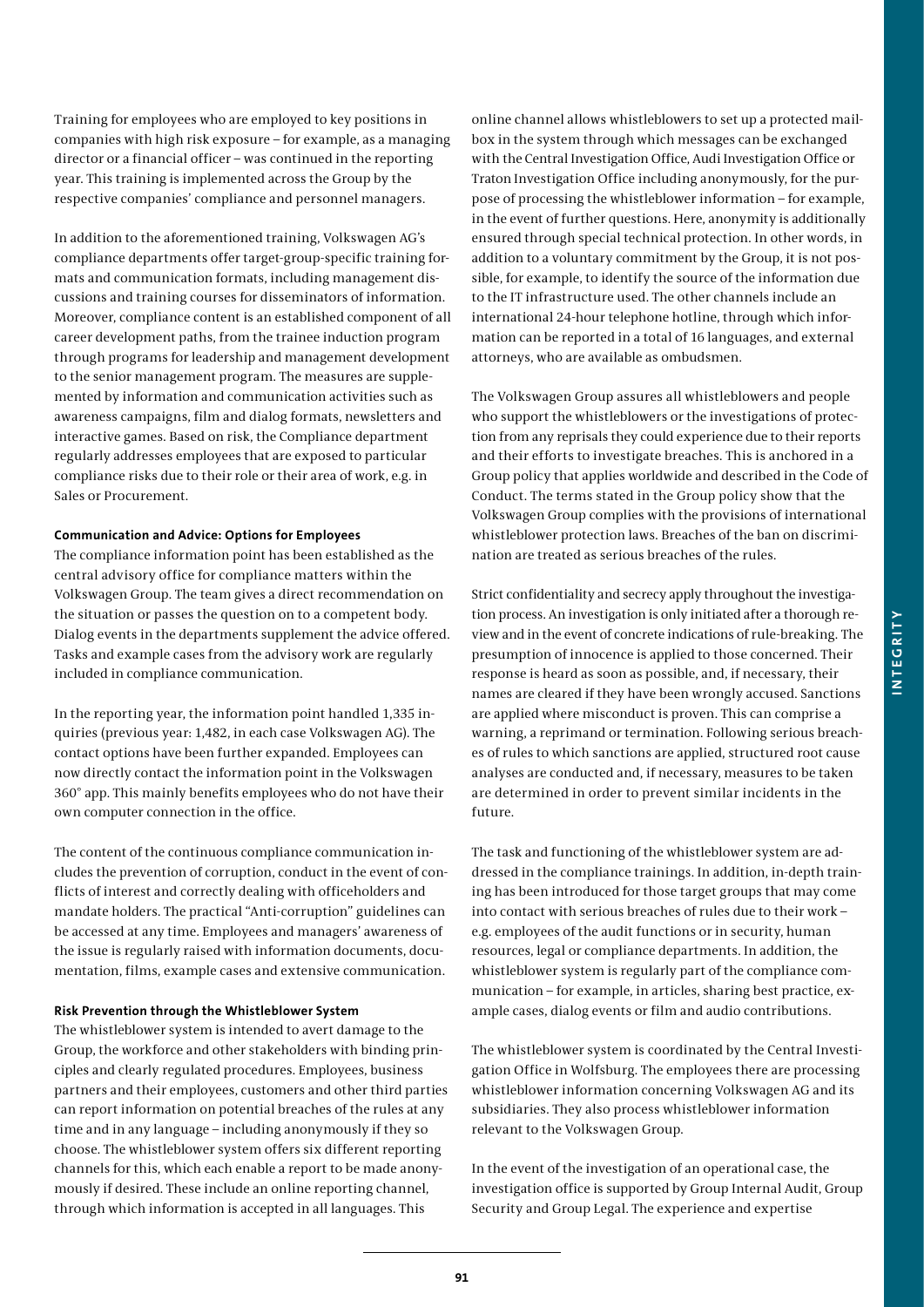necessary and relevant for this are available in the departments in question. The aim is to ensure the investigation of an operational case as well as possible with internal resources. In addition, the investigation office can also arrange for an investigation by independent and external third parties, such as law firms or auditors. This may occur especially when the accusations concern members of the Group Board of Management or the cases are exceptionally complex legally – particularly with imminent legal impacts (e.g. in the event of particularly serious corruption or possible breaches of antitrust and anti-competitive law). In addition, this approach may be used in cases that include very high risk potential for the Volkswagen Group.

AUDI AG, Dr. Ing. h.c. F. Porsche AG and TRATON SE each have separate investigation offices for themselves and their subsidiaries. There is also a regional investigation office at Volkswagen (China) Investment Company Ltd. This processes whistleblower information concerning Volkswagen AG's Chinese subsidiaries. Cooperation between the investigation offices and uniform processing of whistleblower information are centrally monitored and coordinated in Wolfsburg.

An IT system, internal controls and multiple-party verification support the processing of suspicious activity reports. Reports on the use of the whistleblower system are also made to the Board of Management and the Supervisory Board at regular intervals. The workforce is also regularly informed about the whistleblower system so as to create more transparency and encourage a positive change in the culture.

In 2021, 3,219 pieces of whistleblower information were registered with the aforementioned investigation offices (2020: approx. 2,873). Of this total, around 20% of the whistleblower information was reported anonymously, but with the option of contacting the whistleblower, and around 10% was reported anonymously without the option of making contact. Around 90% of whistleblowers thus permitted the investigation offices to contact them (2020: around 88%).

In 714 cases, the Central Investigation Office accepted an initial suspicion of breaches of rules, particularly breaches of the Code of Conduct, in several cases also of laws and/or specific internal regulations at the same time, with the result that an internal investigation was initiated. Of these, 205 cases involved potentially serious breaches of rules.

In the reporting year, due to relevant whistleblower information the investigation offices investigated individual suspected cases in connection with breaches of rules for the avoidance of corruption.

In ten cases, significant sanctions such as warning notices or severance were imposed. In six cases, these sanctions resulted from the contravention of rules governing the acceptance of gifts as well as governing the avoidance of conflicts of interest in contract award decisions. In three cases, employees did not comply with rules relating to extending invitations to business partners and officials. In one case, so-called facilitation payments by a service provider to customs officials were tolerated, which resulted in one case of employee dismissal.

Eleven investigations due to suspicion of serious breaches of rules in relation to antitrust or anti-competitive law were completed. Of these, the suspicion of a serious breach of the rules was confirmed in one case.

An independent external auditor regularly audits the effectiveness and functionality of the whistleblower system. The audit is currently conducted annually. The Audit Committee of the Supervisory Board, the Group Board of Management and the boards of management of companies concerned are informed of the result and possible suggestions for improvement. Volkswagen AG's Group Compliance department regularly engages in dialog with experts from other companies with the digital ComplianceXChange workshop format to discuss various approaches and solutions together in interactive talks and workshops.

# **Protection of Customer Data**

To meet the requirements of the EU-wide General Data Protection Regulation, Volkswagen AG has created a data protection management system (DPMS) and a data protection management organization. The DPMS ensures that the data protection processes set up are regularly analyzed, are up to date and are further developed. One component of the DPMS is the process for reporting data protection violations (reporting process). It is connected with Volkswagen AG's whistleblower system and IT Security.

In fiscal year 2021, there were two reportable data protection breaches pursuant to Art. 33 EU GDPR in the processing of personal customer data. In addition, reportable data protection breaches outside of the processing of personal customer data were also reported to the competent supervisory authority in due time.